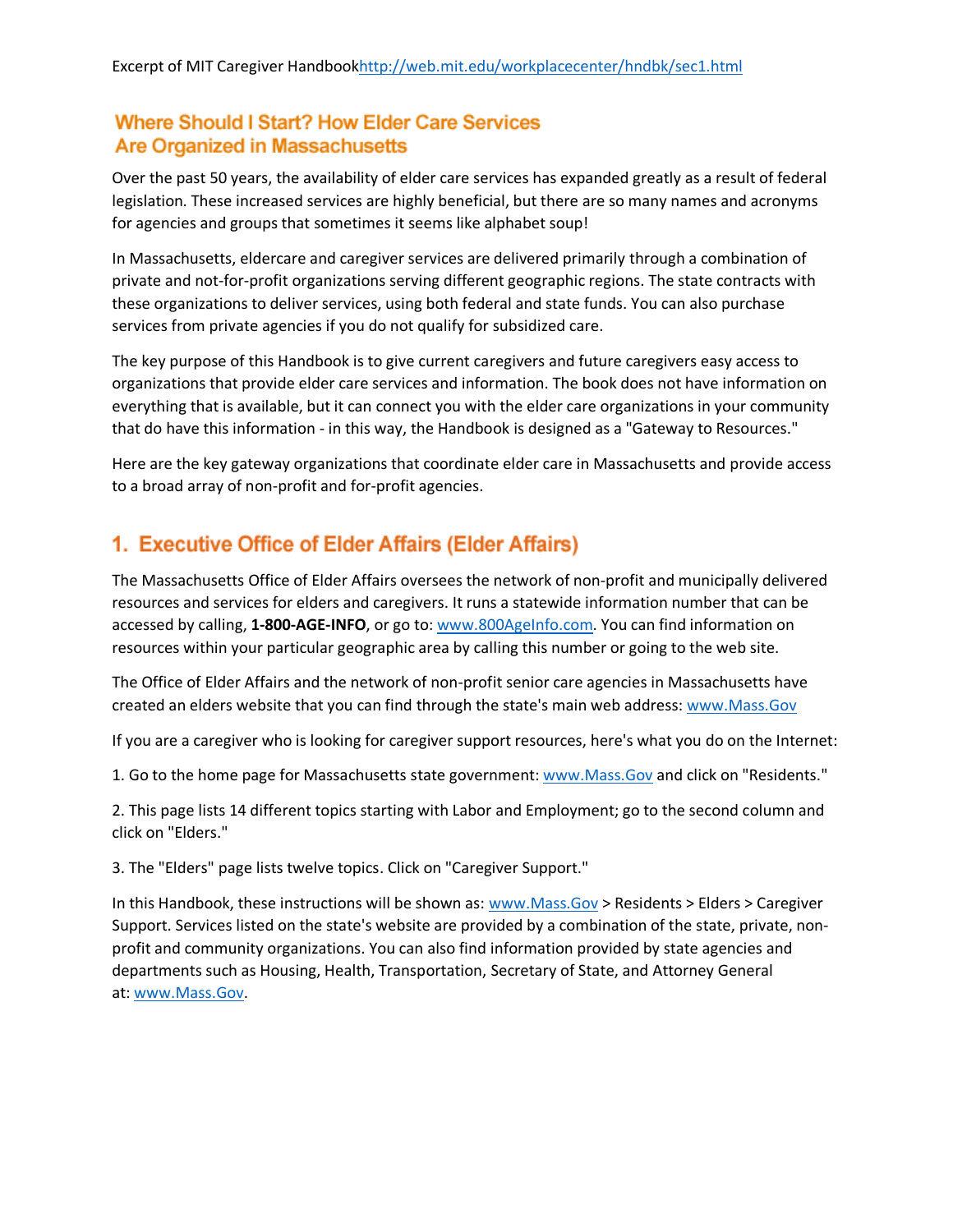# 2. Aging Service Access Points (ASAP)

There are 27 of these agencies serving regions throughout the Commonwealth and they are known in the network of elder care service providers as "A-saps." ASAPs are private, non-profit agencies with governing boards made up of at least 51% representation of people age 60 or older and appointed by the local Councils on Aging.

ASAPs are designated by the Massachusetts Executive Office of Elder Affairs (Elder Affairs) to coordinate services on behalf of the elders and caregivers in three major areas:

**Information and referral (I&R):** ASAPs provide free information about a wide range of elder care services and resources through trained I&R specialists. they also have trained volunteer counselors to provide health information through the SHINE program, which helps with medical billing problems, reducing insurance costs, and completing public benefits applications.

**Services for the Elderly:** The ASAPs coordinate services for the *MA Home Care Program* for elders who want to remain in their own home, but need assistance with activities of daily living. Elder Affairs is the primary funding source for these programs. Co-payments for services are based on a sliding fee scale. Core services include:

- A comprehensive in-home assessment conducted by a case manager;
- Development of a care plan which is reassessed regularly;
- Home care services delivered through a network of subcontracted provider agencies.

**Support for Caregivers:** The ASAPs develop local programs for the *MA Family Caregiver Support Program,* including information and referral, counseling, training, support groups, and access to respite care. Caregivers are eligible for this program if they are caring for an individual 60 years or older.

Each ASAP serves a group of contiguous communities within a geographical area. see the Directory in [Section 8,](http://web.mit.edu/workplacecenter/hndbk/sec8.html) for contact information on the ASAP serving your city or town.

#### 3. Councils on Aging ("COAs")

There are 348 Councils on Aging in Massachusetts serving the state's 351 cities and towns. These municipally appointed agencies range from small volunteer run programs to large multi-site elder service providers with a wide range of programs and services available. They are the front line for many elder services in your community. COAs have no regular funding and must get funds from either their municipal government, or private grants or donations. Volunteers are critical to the operation of the COAs, regardless of their size or scope of services.

While each COA is unique to its community, most Councils offer information and referral, transportation, outreach, meals (congregate and home delivered), health screening, and fitness and recreation programs. Some COAs also provide health insurance benefits counseling (SHINE), food shopping assistance, telephone reassurance, friendly visiting and other in-home activities, peer support groups, supportive day care, pre-retirement programs, minor home repair, computer training, case management and intergenerational programs, among many other activities and services.